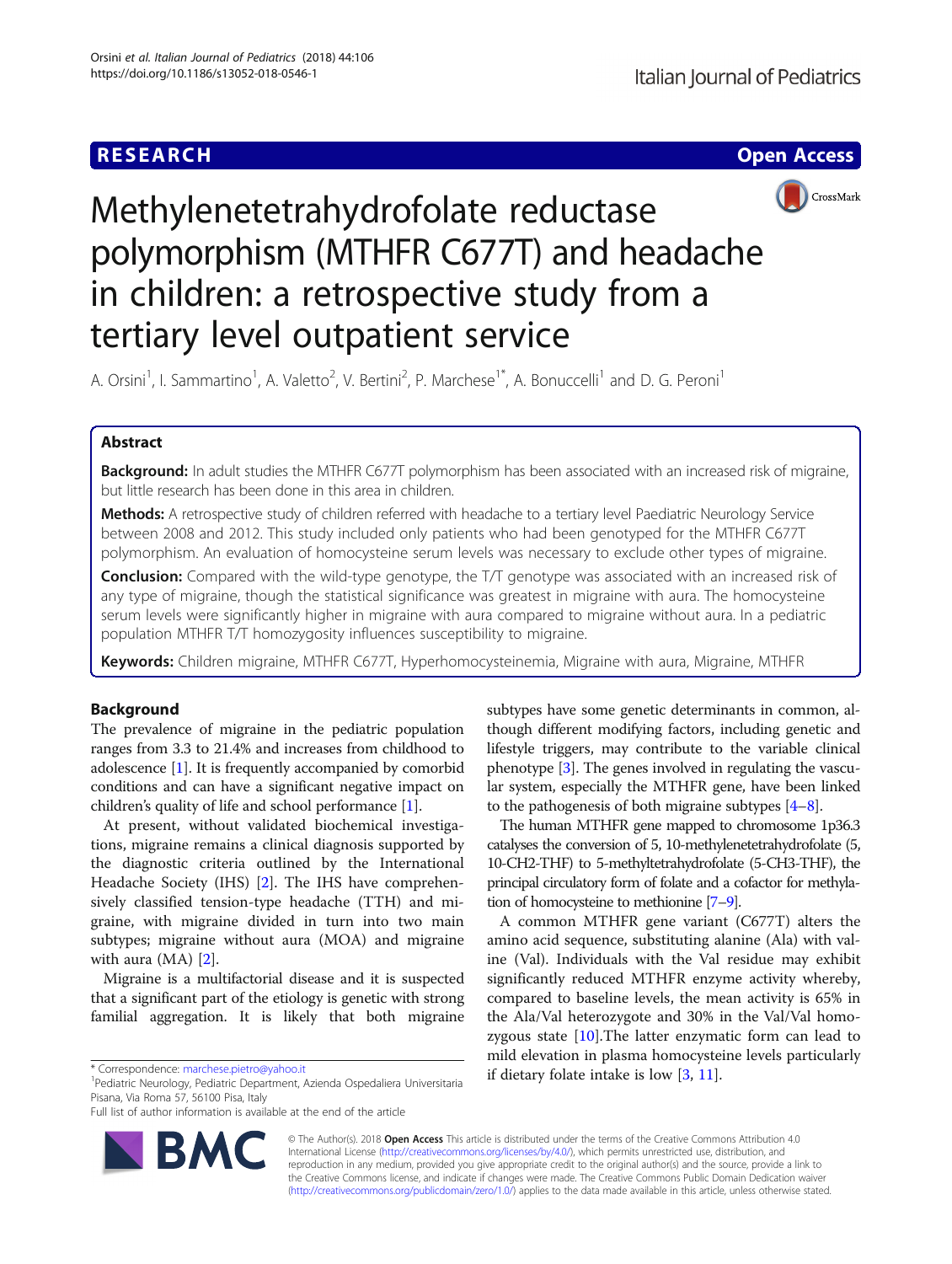<span id="page-1-0"></span>The C677T polymorphism of the MTHFR gene has been associated with a range of diseases such as stroke, coronary artery disease and psychiatric disorders. Previous research investigating the association between this polymorphism and migraine has produced conflicting results [[4](#page-5-0)–[8\]](#page-5-0). However, there have been several studies and meta-analyses published that demonstrate an association specifically between increased risk of MA in adult populations and the MTHFR gene Т/Т polymorphism [\[6,](#page-5-0) [7\]](#page-5-0). Previous studies performed in pediatric populations have not always included both subtypes of migraine and have been limited by their small sample size (Table 1) [\[4,](#page-5-0) [5,](#page-5-0) [8,](#page-5-0) [9,](#page-5-0) [12\]](#page-5-0). Further study in larger populations has been recommended to support their findings of a potential relationship between MTHFR polymorphisms, high homocysteine serum levels and migraine [[4,](#page-5-0) [5,](#page-5-0) [8](#page-5-0), [9](#page-5-0), [12\]](#page-5-0).

#### Methods

The aim of this study was to evaluate any association between MTHFR T/T polymorphism, high homocysteine serum levels and migraine, in a large pediatric population.

We retrospectively evaluated all pediatric patients referred with headache to our tertiary level, neuropediatric service between 2008 and 2017. From these, we selected children who were diagnosed with migraine. Diagnosis was made by two independent pediatric neurologists using the IHS second edition criteria, which considers family and personal history, clinical and neurological examination. Secondary causes of headache were excluded with relevant investigations. Patients with migraine were only included in the study if they had been investigated for MTHFR C677T polymorphism and serum homocysteine levels at their first examination for diagnostic purposes, with the aim of trying to exclude secondary causes of migraine. As controls, we selected patients investigated with MTHFR C677T polymorphism and serum homocysteine levels for different reasons, in particular, for the presence in family members of the MTHFR C677T polymorphism, for positive familiar anamnesis of thrombosis, for arthritis or syncope episodes without headache comorbidity. We considered as normal range of homocysteine levels between 4.3 and 11.1 μmol/L according to our laboratory.

| Table 1 Summary of cases collected in the study |
|-------------------------------------------------|
|-------------------------------------------------|

The MTHFR C677T polymorphism was genotyped using a Polymerase Chain Reaction (PCR) to amplify the desired regions of the gene MTHFR at 677. The amplified PCR products were subjected to restriction enzyme digestion. Digestion produced a 175 and 23 base pair (bp) fragments for TT condition (homozygous polymorphic) and a 198,175 and 23 bp fragments for CT condition (heterozygous polymorphic). An undigested product length of 198 bp was retained by the wild types.

We used the old International Classification of Headache Disorders (ICHD) criteria because most of the patients were gathered when the old ICHD criteria were the most recent.

All of the patient data were collected from the hospital database, using information gathered during routine clinical practice. A standardized data extraction form was created for this purpose, including information about gender, polymorphism of MTHFR gene, headache type and homocysteine level.

The statistical analysis and graphs were conducted using JMP 10 software. Gaussian variables were expressed as mean ± standard deviation, while median results were reported for any data that was not normally distributed. Normality of distributions of homocysteine was assessed using relative logarithm in base 10. The other parameters were already in a normal distribution. A t-test was performed to analyze differences between continuous variables and the Kruskal-Wallis testto assess for differences between nominal variables.

## Results

A total of 427 patients met the inclusion criteria and were included for analysis, of whom261(61.12%) were female and 166 (38.88%) male. The age of onset was between 2 and 18 years, with an average age of  $9.90 \pm 3.46$  years. 149 (34.9%) had MOA, consisting of 95 females and 54 males with an average age of  $8.79 \pm 3.11$  years. Seventy-one (16.62%) were diagnosed with MA, consisting of 43 females and 28 males with an average age of  $12.16 \pm 3.28$  years. 104 (32.1%) were diagnosed with tension-type headache (TTH), consisting of 60 females and 44 males with an average age of  $9.97 \pm 3.33$  years. 103 (24.12%) patients, headache free (HF), were evaluated as control, consisting in 62 females and 41 males with an

|              | ТЛ          | CЛ  | C/C | <b>TOTAL</b> | Mean Homocysteine µMol/L | onset T/T | onset C/C |
|--------------|-------------|-----|-----|--------------|--------------------------|-----------|-----------|
| MA           | 34 (47.9%)  | 22  | 15  | 71           | 7.85                     | 11.73 yr  | 11.87 yr  |
| <b>MOA</b>   | 43 (28.8%)  | 71  | 35  | 149          | 5.82                     | 8.55 yr   | 8.86 yr   |
| $MA + MOA$   | 77(35%)     | 93  | 50  | 220          | 6.48                     | 9.95 yr   | 9.76 yr   |
| <b>TTH</b>   | 12 (13.5%)  | 45  | 47  | 104          | 7.23                     | $11.5$ yr | 9.85 yr   |
| <b>HF</b>    | 20 (19.4%)  | 49  | 34  | 103          |                          |           |           |
| <b>TOTAL</b> | 109 (25.7%) | 187 | 131 | 427          | 6.66                     | 10.16 yr  | 9.80 yr   |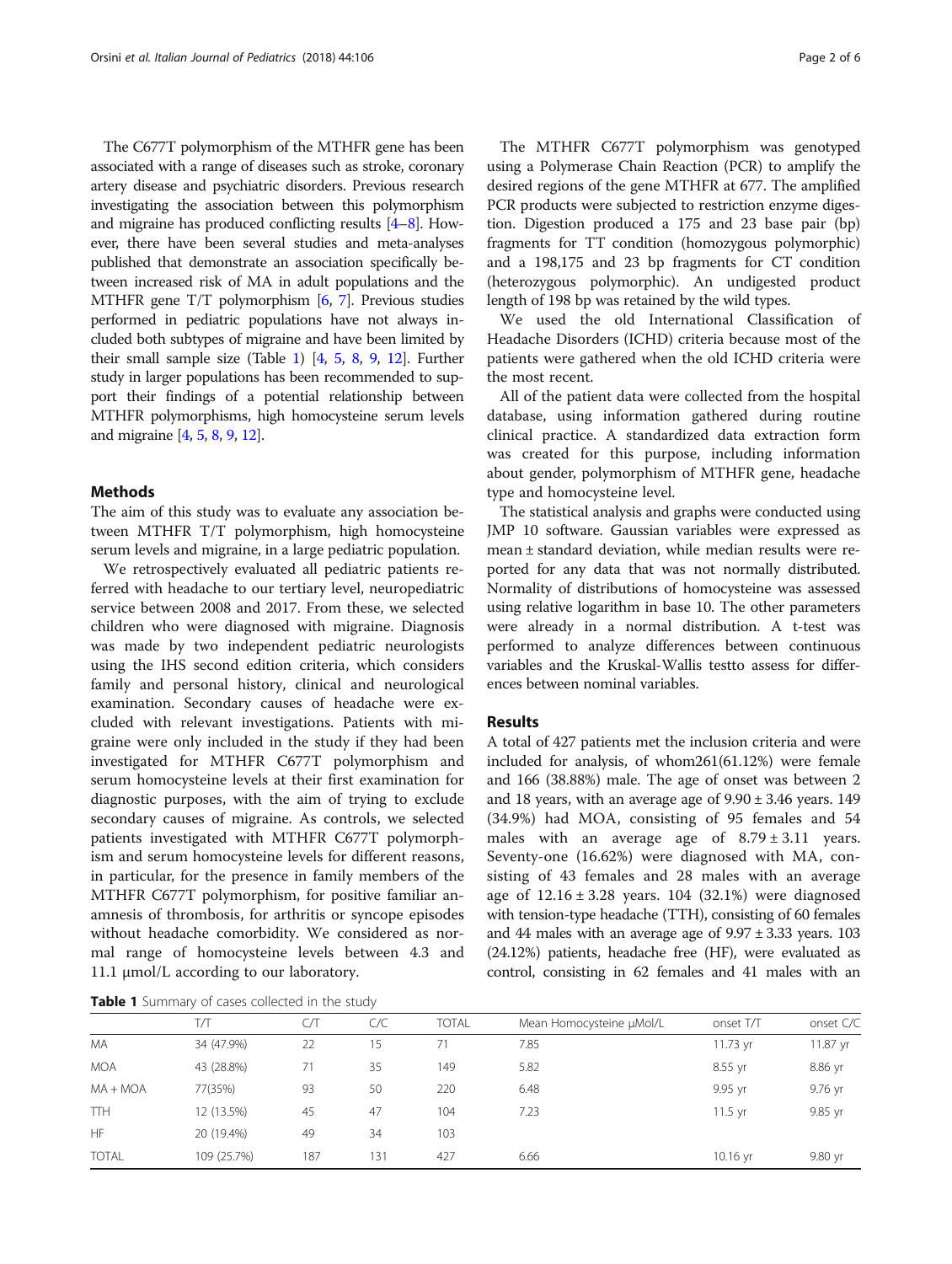<span id="page-2-0"></span>average age of  $11.61 \pm 4.04$  years (Table [1\)](#page-1-0). Among the total of our population 131 (30.7%) patients had the C/C genotype, 187 (43.8%) patients had the C/T genotype and 109 (25.5%) had the T/T genotype.

A significantly higher proportion of patients diagnosed with MA ( $p < 0.0001$ ) were found to have the T/T allele (n 34, 47.9%) than the MOA patients (n 43, 28.8) and HF ( $p = 0.0019$ ) as described in the literature in pediatric and adult population  $[4, 5, 7, 12]$  $[4, 5, 7, 12]$  $[4, 5, 7, 12]$  $[4, 5, 7, 12]$  $[4, 5, 7, 12]$  $[4, 5, 7, 12]$  $[4, 5, 7, 12]$  $[4, 5, 7, 12]$  $[4, 5, 7, 12]$  (Tables [1](#page-1-0) and 2). No differences were found between the TTH group and the HF  $(p = 0.19)$ .

Regarding the genotype, a significant difference was found between MA and HF  $(p = 0.0006; \text{ OR: } 3, 81)$ 95%CI: 1.94–7, 49), which directly relates the genotype T/T more frequently with MA; another, but less significant, difference was found between genotype MOA and HF patients (p = 0.041; OR: 1.68 95%CI: 0.92–3.01), which directly relates the genotype T/T more frequently to MOA than HF patients. These results confirm the direct association of T/T genotype firstly with MA and to a lesser extent with MOA.

Across all patients diagnosed with a migraine (MA + MOA) the frequency of the  $T/T$  genotype was 35% (77/220) compared to 8–13% in the general pediatric and adult population  $[4-7, 12]$  $[4-7, 12]$  $[4-7, 12]$  $[4-7, 12]$  $[4-7, 12]$  $[4-7, 12]$  (Table [1\)](#page-1-0).

Homocysteine blood levels were significantly higher in participants with MA (average value  $7.59 \pm 4.61 \mu$ Mol/L) than in MOA group (average value  $5.85 \pm 2.62 \mu$ Mol/L)  $(p = 0.023)$ . (Table [1\)](#page-1-0).

We also divided the population into 2 subgroups: patients with migraine (220/427) and patients without migraine, and we reported a significant relation with the T/T genotype and migraine group ( $p < 0.0001$ ). We then stratified the population in two other subgroups: patients with MA and patients without MA, in order to understand selectively if the aura was related to the genotype, and actually the T/T genotype is more related to MA than C/T  $(p < 0.0001)$  or C/C  $(p = 0.0001)$ . These results are confirmed by observing the significant correlation between homocysteine levels and the presence of MA ( $p = 0.0183$ ), and the absence of correlation with the migraine itself  $(p = 0.61)$ .

Patients with the T/T genotype and MA had an average age of reported symptom onset of  $11.73 \pm 3.66$  years compared with an average age of  $12.56 \pm 2.88$  in C/T and C/C genotype. In patients diagnosed with MOA, the average age of reported symptom onset was  $8.55 \pm 3.19$  years for those with the T/T genotype and  $8.90 \pm 3.09$  years for those with either the C/T or C/C genotype.

Within the study population, there was a statistically significant difference between the headache type and the genetic polymorphism  $(p < 0.0001)$ :the T/T genotype was found in 47.8% of patients with MA, in 28.9% of patients with MOA and 11% of patients with TTH. (Fig. [1\)](#page-3-0).To understand if the problem was the mutated allele itself or its effect on human metabolism, the population was analyzed in two groups based on homocysteine levels. Lower levels of homocysteine were associated more with TTH and HF patients compared to MOA and MA ( $p < 0.0001$ ).

Making a comparison between the homocysteine value and the type of headache, a statistically significant difference is found ( $p = 0.0204$ ), in particular, among the patients of the MA and MOA groups  $(p = 0.023)$ . This result suggests that a higher value of homocysteine is more related toa MA rather than MOA. That result is also demonstrated in analyzing according to sex: the same statistically significant difference is in fact observed in the female group ( $p = 0.038$ ) (Fig. [2\)](#page-3-0). In contrast with that, no correlation in homocysteine levels has been found between HF patients with MA and MOA ( $p = 0.25$ ) and  $p = 0.99$ , respectively).

As predictable from the literature, there was a statistically significant difference between homocysteine levels and the polymorphism of MTHFR: patients with T/T genotype have significant higher homocysteine levels than C/C genotype and C/T genotype ( $p < 0.0001$  and  $p$ ) < 0.0001, respectively) with differences between C/C genotype and C/T genotype ( $p = 0.65$ ). This result is consistent in both male  $(p = 0.03)$  and female  $(p = 0.008)$ individuals.

### **Discussion**

Several studies over the last decade have investigated the relationship between the MTHFR C677T genotype and

|  |  | Table 2 Previous studies that analyzed the relationship between MTHFR polymorphisms migraine compared to ours |
|--|--|---------------------------------------------------------------------------------------------------------------|
|--|--|---------------------------------------------------------------------------------------------------------------|

|                                                 | C677T MTHFR Polymorphism<br>TT genotype in children<br>with migraine | C677T MTHFR Polymorphism<br>TT genotype in general<br>pediatric population | Age in years      |
|-------------------------------------------------|----------------------------------------------------------------------|----------------------------------------------------------------------------|-------------------|
| Orsini et al. (our study).                      | 77/220 (35%)                                                         | -                                                                          | $9.83(3 - 17)$    |
| Hamza Alsayouf et al. (J.child neurology, 2011) | 11/41 (26.8%)                                                        |                                                                            | 15 (1 day-20 yrs) |
| Bottini et al., (Cephalalgia. 2006)             | 12/45 (26.7%)                                                        | 9/66 (13.6%) (age 15-41)                                                   | $11.6(5-17)$      |
| Di Rosa G et al., Headache. 2007                | 11/16 (68%)                                                          |                                                                            | $12(8-18)$        |
| Ferrara M [12], Hematology. 2012                | 15/42 (35.7%)                                                        | 11.9% (age 9 to 15)                                                        | $8.9(7.5-14.5)$ . |
| Herak DC, Pediatrics. 2009                      | 6/35 (17.1%)                                                         | 10/112 (8.9%) (age $<$ 18 years)                                           | $12(6-17)$        |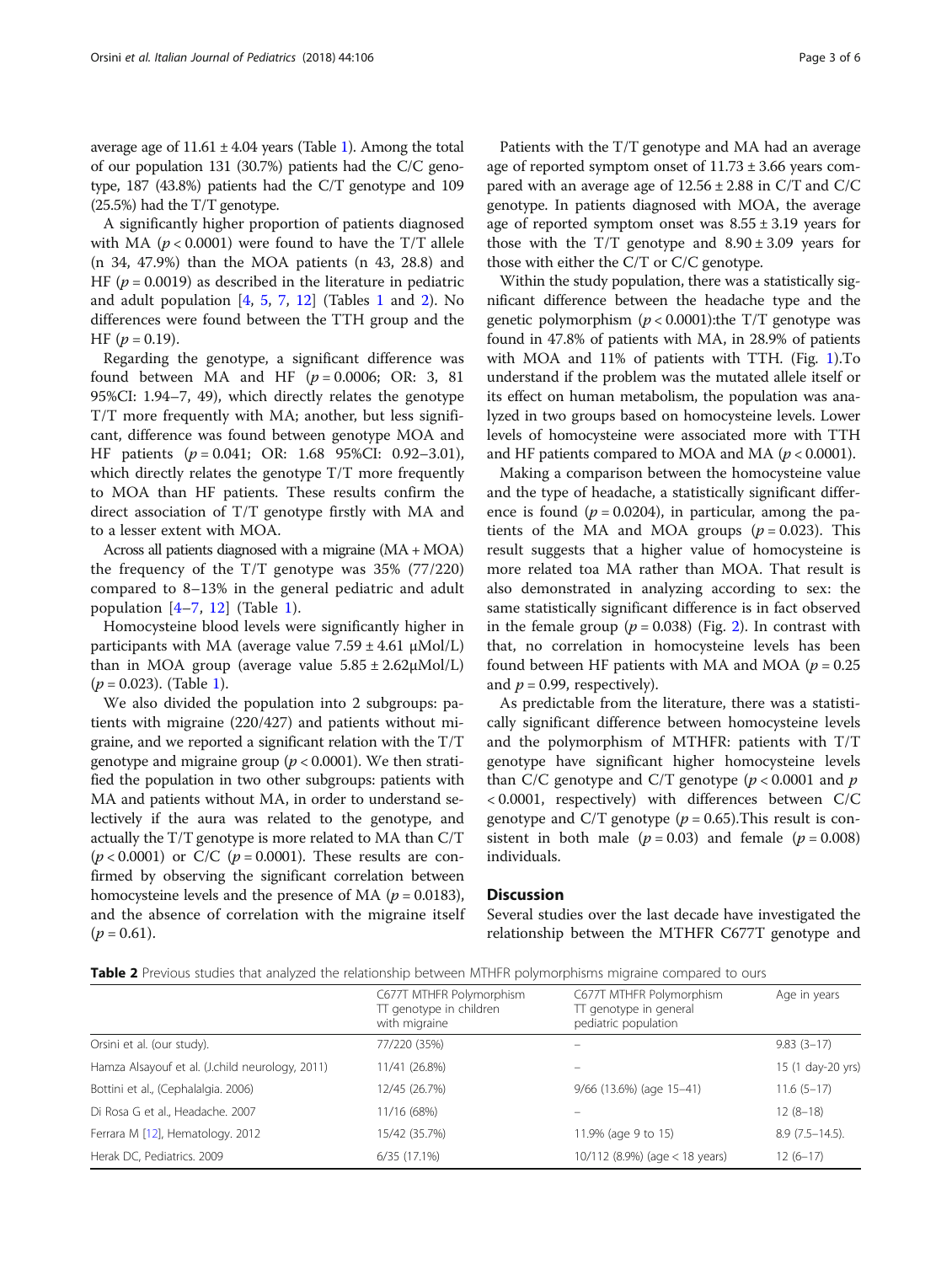<span id="page-3-0"></span>

susceptibility to migraine. Previous literature in pediatric populations has been conflicting and limited by small study size  $(n = 16$  to  $n = 45)$  [[4,](#page-5-0) [5,](#page-5-0) [8,](#page-5-0) [9,](#page-5-0) [12](#page-5-0)] (Table [2\)](#page-2-0). One retrospective study of 41 patients with migraine reported a similar association between the T/T genotype and migraine to our results but included only 11 patients who had a TT genotype; 5 had MA and 5 MOA [[8\]](#page-5-0). Our study is therefore the first to systematically investigate the relationship in a large pediatric population.

We performed MTHFR C677T polymorphism research for both diagnostic and therapeutic purposes in our migraine patients, aiming to reduce both frequency and severity of migraine attacks by dietary supplementation with folic acid in patients with high homocysteine blood levels,

based on previous literature reports in children and adults [[4](#page-5-0)–[9,](#page-5-0) [12\]](#page-5-0).

The limitations of using a retrospective study meant that there is no control group of patients without headache that have MTHFR C677T genotyping. So we compared the headache patients with patients referring to our clinic for other problems not related to headache, who did the MTHFR C677T genotyping for other reasons [\[4](#page-5-0)–[7,](#page-5-0) [12](#page-5-0)].

There is also a risk of recall bias in patients and their parents' self-reporting age of onset of headache symptoms, which may have influenced the results.

The C677T allele of MTHFR results in low levels of circulating folate, lower availability of methionine and high concentrations of homocysteine, which would

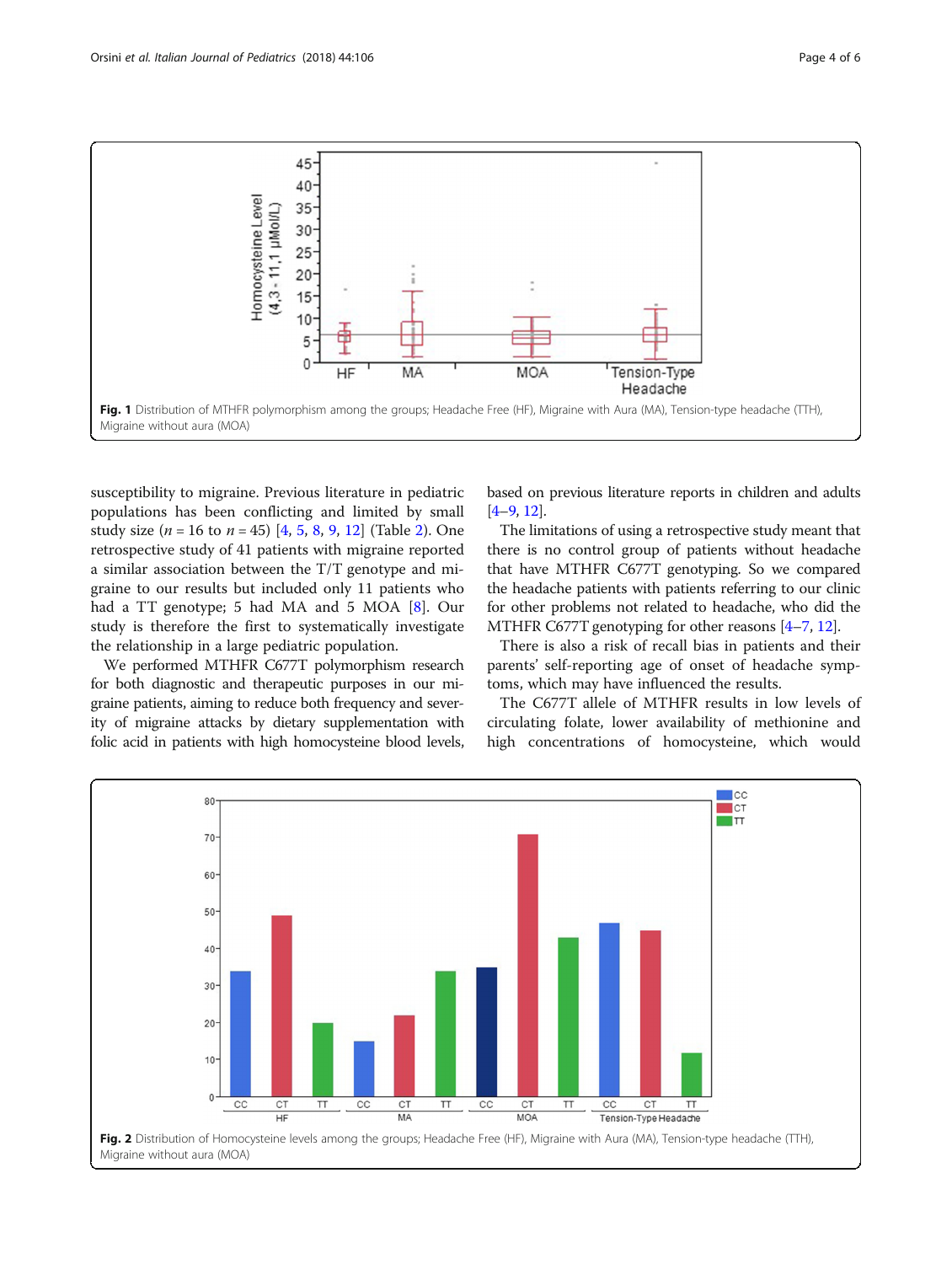<span id="page-4-0"></span>increase the risk of endothelial vascular damage mediated by oxidative stress  $[3, 4, 7, 9]$  $[3, 4, 7, 9]$  $[3, 4, 7, 9]$  $[3, 4, 7, 9]$  $[3, 4, 7, 9]$  $[3, 4, 7, 9]$  $[3, 4, 7, 9]$ . It has been hypothesized that the resulting homocysteine-related endothelial dysfunction may be implicated in causing and perpetuating migraines. Application of the acid D, L-homocysteic, which mimics the effect of homocysteine, has been shown to increase the firing rate of trigeminal neurons responding to pain, further supporting the role of homocysteine in pain pathways and headache [[3](#page-5-0)]. Moreover, some authors have suggested that MTHFR T/T mutations constitute a modest, but significant, genetic risk factor for ischemic stroke with conflicting results [\[8](#page-5-0), [12](#page-5-0)].

The results of our retrospective study confirm the presence of a strong positive association between MTHFR T/T polymorphism and susceptibility to MA (up to 47.9% have the T/T polymorphism), in agreement with other results reported in pediatric and adult populations. In our study we also showed a significant, though smaller, association between the T/T genotype and MOA (up to 28.8% have T/T polymorphism), as already reported in other studies in non-Caucasian pediatric and adult populations [[4,](#page-5-0) [6](#page-5-0)–[9,](#page-5-0) [12](#page-5-0), [13](#page-5-0)].

We also found a negative correlation between age of onset of migraine and T/T genotype. Our results suggest that the T/T genotype is related to earlier onset of migraine in a pediatric population (8.54 years compared with 8.89 years for C/T and C/C genotype) and in particular for MA (11.73 years compared with 12.50 in C/T e C/C genotype). This potential association has not previously been recognized and needs further confirmatory study.

Homocysteine levels were found to be significantly higher in patients suffering from MA (average value 7.85 μMol/L) compared to patients suffering from MOA (average value 5.82μMol/L). This result is in line with the comparatively higher frequencies of T/T genotype and suggests that the T/T genotype may affect homocysteine blood levels in children.

#### By contrast, the study confirms the absence of correlation

Therefore, dietary supplementation with folic acid or a diet rich in folate to change homocysteine blood levels should be taken into consideration as an adjunct to other treatment in the long-term management of migraine and in particular in MA [\[4](#page-5-0), [9](#page-5-0)].

Clearly, mutations in MTHFR alone are not the causal factor for migraine given that it is a complex, multifaceted disorder. However, considering the relationship between the C677T variant allele and MA is important to recognize the genetic and metabolic aspects of this condition. This would facilitate early treatment initiation in order to reduce the high levels of circulating homocysteine, improve the course of migraine and reduce longer-term risk of possible complications such as ischemic stroke.

#### Conclusion

Our retrospective study performed in this large pediatric cohort of migraine patients provides evidence to support that MTHFR T/T homozygosity influences susceptibility to migraine and in particular in MA.

#### Abbreviations

5, 10-CH2-THF: 5, 10- methylenetetrahydrofolate; 5-CH3-THF: 5-methyltetrahydrofolate; bp: Base pair; HF: Headache Free; ICHD: International Classification of Headache Disorders; IHS: International Headache Society; MA: Migraine with aura; MOA: Migraine without aura; MTHFR: Methylenetetrahydrofolate reductase; PCR: Polymerase Chain Reaction; TTH: Tension-type headache

#### Acknowledgements

We thank Wendy Doherty, native English speaker and English Lecturer at University of Pisa for her assistance in screen and correct our manuscript for English language.

#### Funding

This work was funded in part by Progetto Ricerca Ateneo 2017–2018, University of Pisa, Project number PRA\_2017\_38, DR n.83/2017.

#### Availability of data and materials

The datasets during and/or analyzed during the current study available from the corresponding author on reasonable request.

#### Authors' contributions

AO was involved in drafting the manuscript or revising it critically for important intellectual content; PM made substantial contributions to conception, analysis and interpretation of data and was involved in editing and preparing the final manuscript; IS made substantial contributions to analysis and interpretation of data; VB and AV agreed to be accountable for all aspects of the work in ensuring that questions related to the accuracy or integrity of any part of the work are appropriately investigated and resolved, and were involved in preparing the final manuscript; AB and DGP gave final approval of the version to be published.

#### Ethics approval and consent to participate

Not applicable (retrospective study).

#### Consent for publication

not applicable.

#### Competing interests

The authors declare that they have no competing interests.

#### Publisher's Note

Springer Nature remains neutral with regard to jurisdictional claims in published maps and institutional affiliations.

#### Author details

<sup>1</sup> Pediatric Neurology, Pediatric Department, Azienda Ospedaliera Universitaria Pisana, Via Roma 57, 56100 Pisa, Italy. <sup>2</sup>Cytogenetics Unit, Medicine of Laboratory Department, Azienda Ospedaliera Universitaria Pisana, Pisa 56100, **Italy** 

#### Received: 15 May 2018 Accepted: 21 August 2018 Published online: 31 August 2018

#### References

- 1. Bellini B, Arruda M, Cescut A, Saulle C, Persico A, Carotenuto M, et al. Headache and comorbidity in children and adolescents. J Headache Pain. 2013;14:79.
- 2. Society HCCotIH. The international classification of headache disorders, 3rd edition. Cephalalgia. 2013;33:629–808.